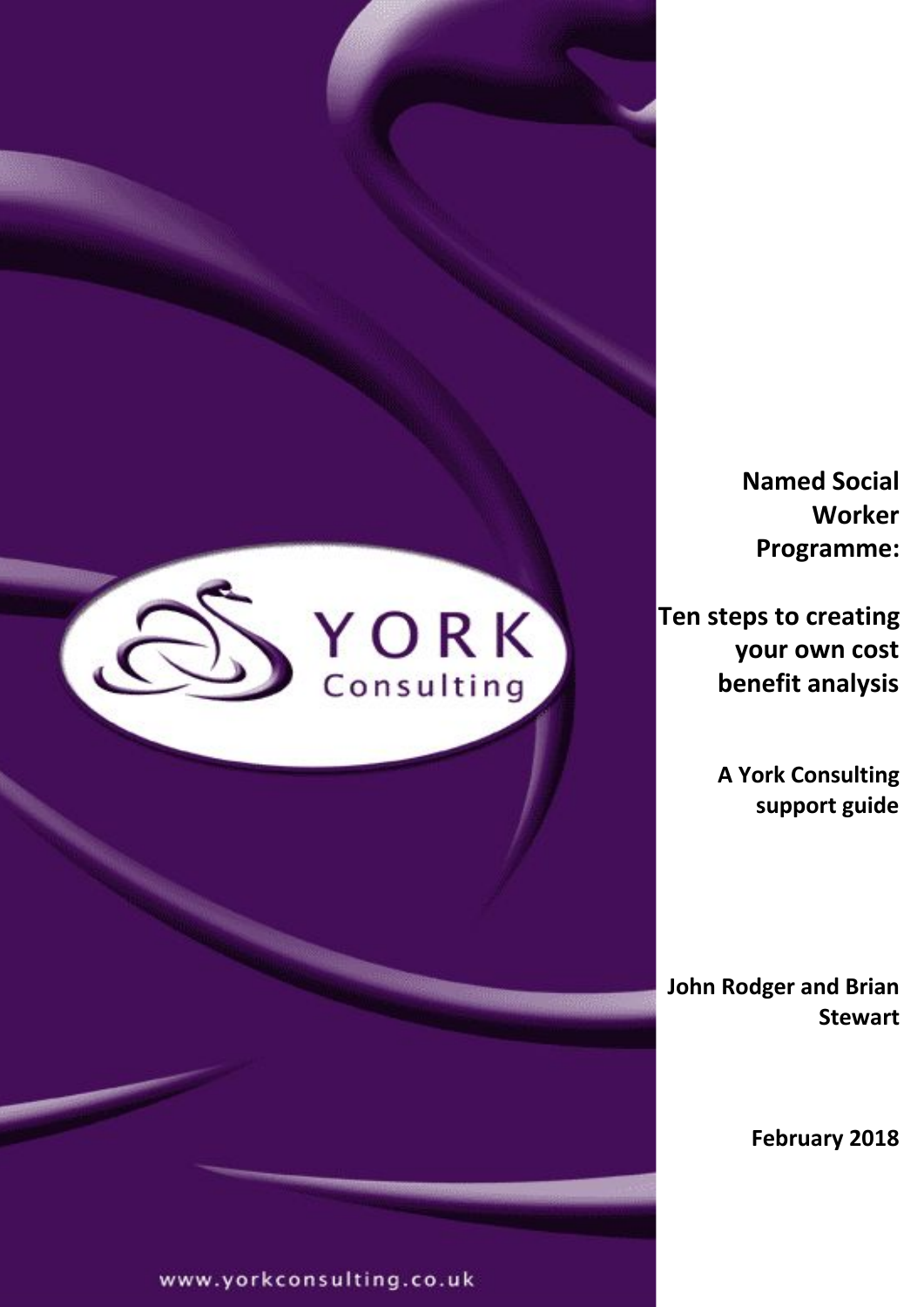Page

# **CONTENTS**

|                         | <b>INTRODUCTION</b>                                       | 1                       |
|-------------------------|-----------------------------------------------------------|-------------------------|
| 1                       | STEP ONE: UNDERSTANDING COST BENEFIT ANALYSIS             | $\overline{2}$          |
| $\overline{2}$          | STEP TWO: ESTABLISHING APPROACH AND ASSESSING LIMITATIONS | 4                       |
| $\overline{\mathbf{3}}$ | <b>STEP THREE: IDENTIFYING COSTS</b>                      | 5                       |
| 4                       | <b>STEP FOUR: BENEFIT MAPPING</b>                         | $\overline{\mathbf{z}}$ |
| 5                       | <b>STEP FIVE: MONETISE BENEFITS</b>                       | 9                       |
| 6                       | <b>STEP SIX: SPECIFYING COST BENEFIT PROFILES</b>         | 11                      |
| $\overline{\mathbf{z}}$ | <b>STEP SEVEN: ESTIMATE OVERALL FROI</b>                  | 14                      |
| 8                       | <b>STEP EIGHT: IDENTIFY BENEFIT BENEFICIARIES</b>         | 15                      |
| 9                       | <b>STEP NINE: OBTAINING ACTUAL DATA</b>                   | 16                      |
| 10                      | <b>STEP TEN: CONCLUDING REMARKS</b>                       | 18                      |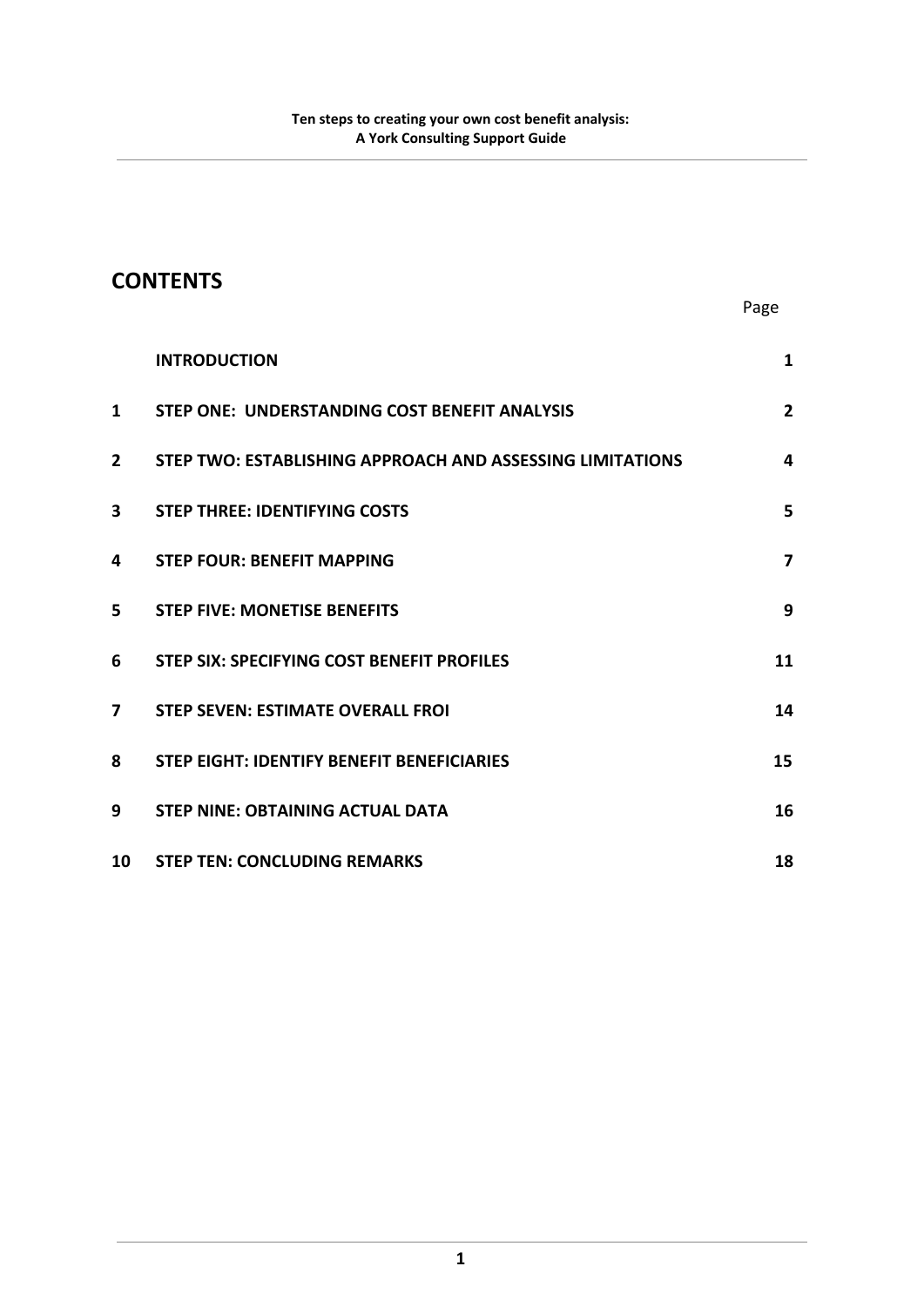## **INTRODUCTION**

- 1. This guide, developed by York Consulting, is designed to assist Named Social Worker (NSW) teams to conduct their own economic assessment using a predictive cost benefit analysis (CBA) methodology.
- 2. The approach presented recognises that NSW teams have had limited opportunities, given the short time scales, to collect much client outcome information. The initial focus is therefore on constructing a model of impact based on a range of assumptions. This provides an illustrative projection which can be checked with actual outcomes data at a later date.
- 3. Cost and illustrative outcome data was estimated based on a range of consultations with the Hertfordshire NSW team. The method was further market tested with all six second round NSW teams at a NSW evaluation workshop in February 2018.
- 4. While the methodology presented is not definitive, it should provide NSW teams, and others piloting a similar approach, with sufficient information to get started and specify their own cost benefit models. Teams may require further advice to fine tune their approach and to estimate counterfactual scenarios.
- 5. Further information relating to this guide can be obtained from Brian Stewart who can be contacted at [brian.stewart@yorkconsulting.co.uk.](mailto:brian.stewart@yorkconsulting.co.uk)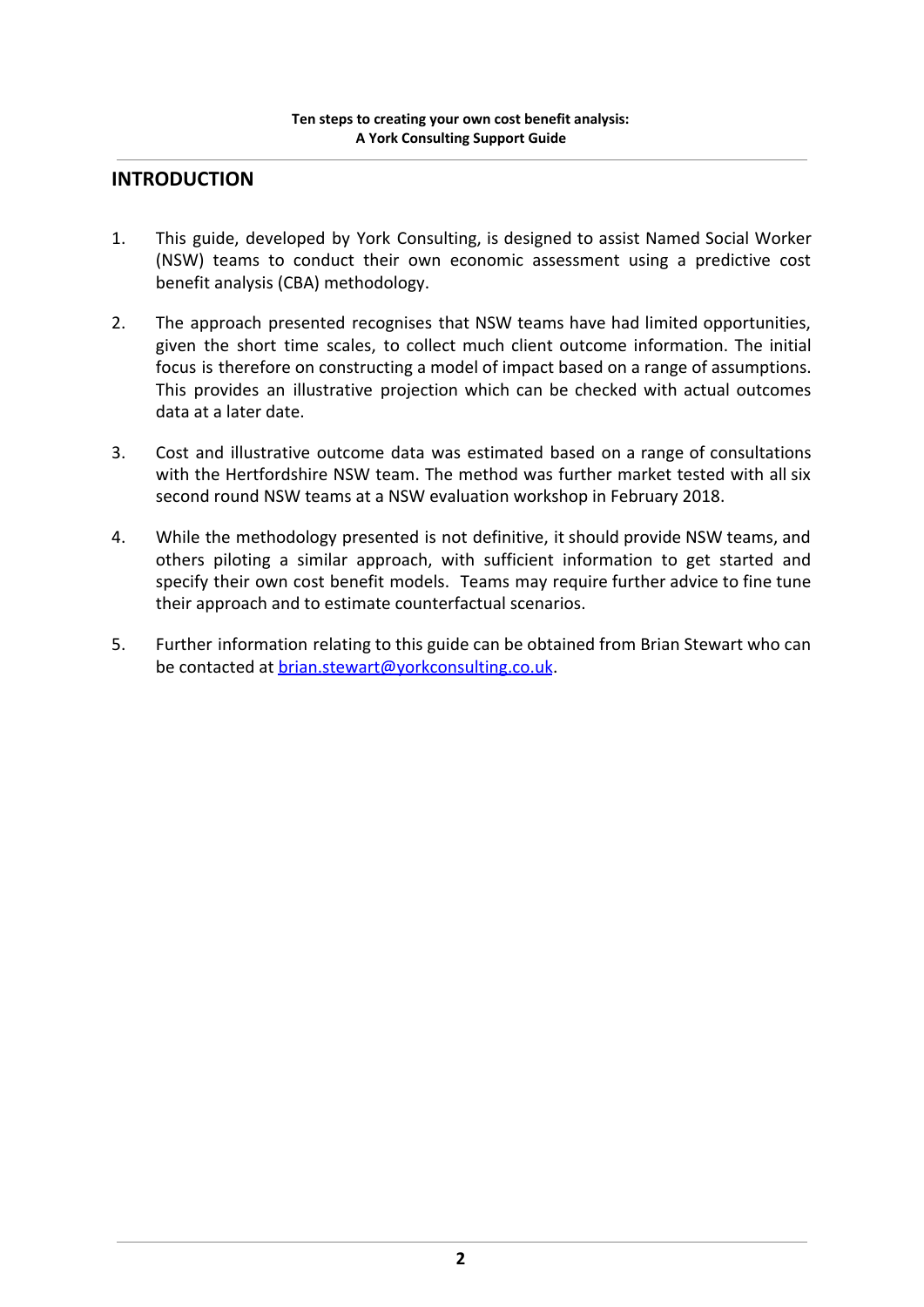## <span id="page-3-0"></span>**1 STEP ONE: UNDERSTANDING COST BENEFIT ANALYSIS**

## *What is CBA?*

- 1.1 CBA is a powerful tool which is widely used across government and the private sector to assess the economic case for specific project interventions. CBA aims to quantify in monetary terms as many of the costs and benefits of an intervention as feasible, including items for which the market does not provide a satisfactory measure of economic value.
- 1.2 Typically, CBA consists of three strands of analysis:
- **● Fiscal** Also referred to as the real money line, it is most appropriate where the focus is on cash savings or invest-to-save initiatives.
- **Economic** This is linked to concepts such as the income multiplier e.g. the economic value of an individual gaining employment.
- **Social** This strand focuses on monetising the value of a wide range of softer outcomes for which there are few financial values e.g. individual well-being.
- 1.3 Identified benefits are divided by observed costs to generate a benefit cost ratio or return on investment.

## *Constructing a predictive CBA model*

1.4 An overview of the predictive CBA model is set out in **Figure 1.1**.





- 1.5 The predictive element follows from the need to project likely client outcomes based on best estimates. These can be subsequently checked against actual outcomes from client follow up at a point in the future.
- 1.6 The CBA model we have chosen focuses specifically on the fiscal line and is thus referred to as a Fiscal Return on Investment (FROI). This has been selected as it specifically addresses potentially cashable outcomes, particularly important to invest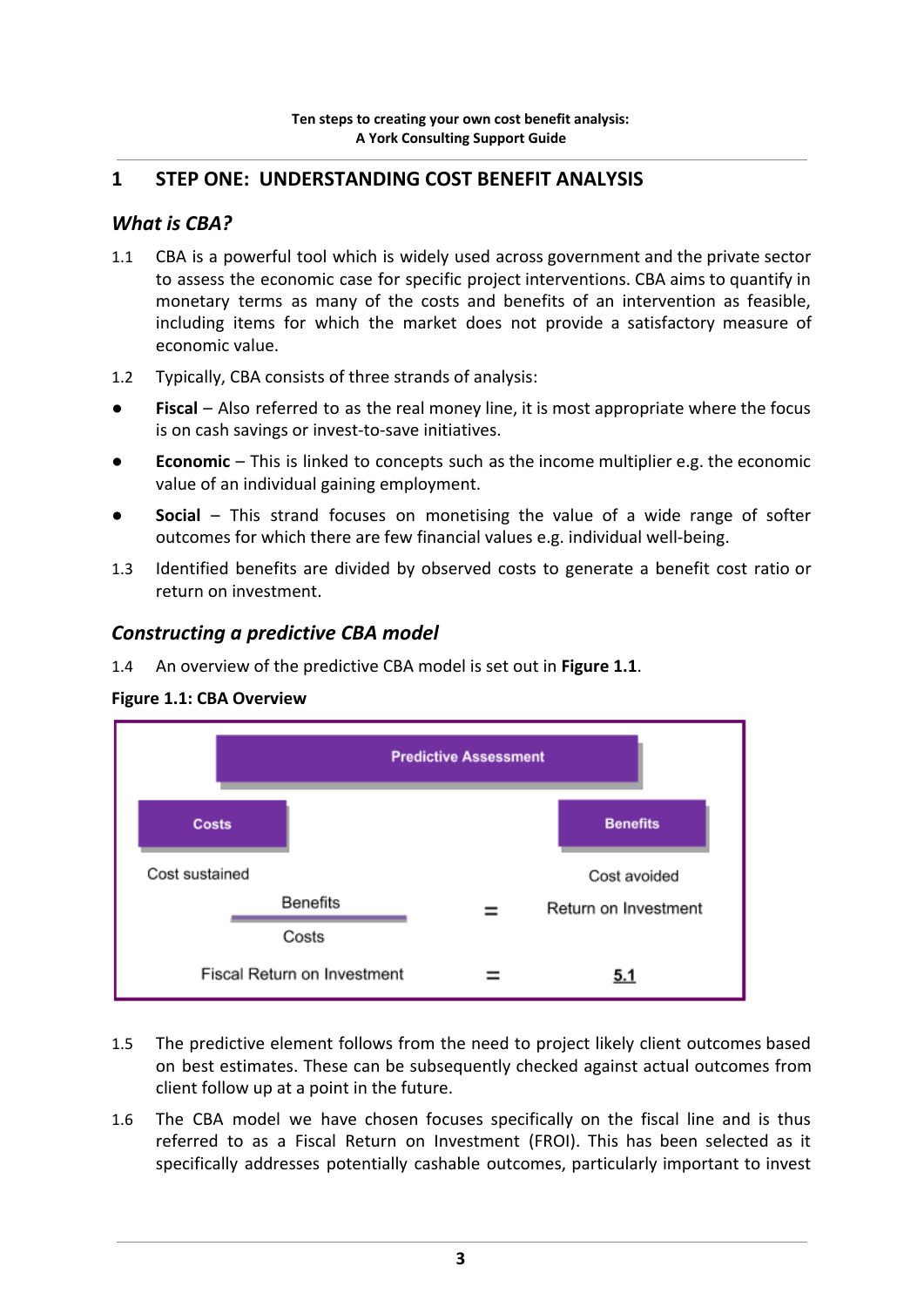#### **Ten steps to creating your own cost benefit analysis: A York Consulting Support Guide**

to save project interventions. As the economic and social dimensions of the cost benefit assessment have been excluded it has to be recognised that the benefits generated by the model will almost certainly be a under estimate of actual benefits to the wider economy and society. It is however the more realistic estimate from an invest to save perspective.

- 1.7 As the term suggests there are two sides to the cost benefit equation costs and benefits. Costs are defined as the costs sustained in delivering the project intervention. In the NSW context this could be the total funding secured from the Department of Health for the project. Benefits, on the other hand, are defined as the costs avoided. In an NSW context this might include fewer GP visits and the avoidance of an emergency hospital admission for individuals supported.
- 1.8 The division of benefits by costs, produces a benefit cost ratio which in this specification is the Fiscal Return on Investment (FROI). In the example shown in Figure 1.1, an FROI of 5.1 indicates that for every £1 invested in the project there is a potential saving of £5.10. This would constitute a positive return on investment and support a case for continued project funding.
- 1.9 It is important to capture the additionality i.e. benefits and costs arising as a result of the intervention. This excludes what would have happened in the absence of the programme; otherwise referred to as 'business as usual'.
- 1.10 Taking these factors into account, CBA can be used to answer key questions such as:
- Does the project provide value for money?
- Which partners benefit most from the investment?
- How to prioritise investment across a range of projects?

Top Tip 1: Deciding what to include in the CBA should derive from the original aim(s) of the intervention. Is it for an individual, organisation or society as a whole? This should be evident from the theory of change (TOC)/logic model for the initiative. That said, it is not always this simple given the nature of some TOC/logic models. If there is a series of questions, the model may need to be adjusted for each question.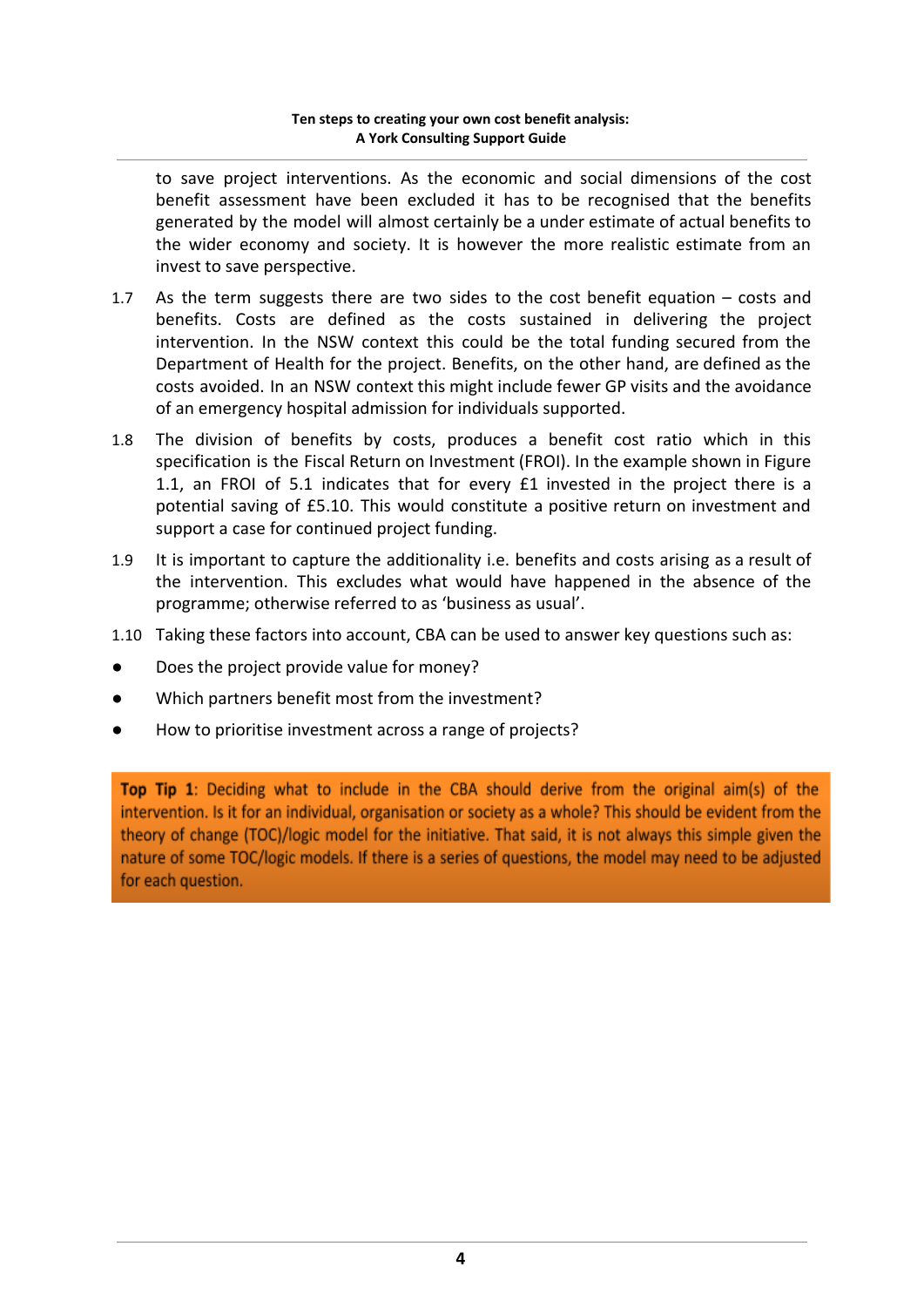## <span id="page-5-0"></span>**2 STEP TWO: ESTABLISHING APPROACH AND ASSESSING LIMITATIONS**

## *What is the question you want to answer?*

- 2.1 CBA works best when you are clear what you want it to do. Ask yourself why am I doing this? What do I want to show? What decisions will it influence? What factors will carry greatest weight? What level of evidence might be required? When does it need to be done?
- 2.2 Answering these questions will help you decide how to specify the model, particularly the benefits to include.

## *How strong is your theory of change?*

2.3 There is a strong correlation between the robustness of your theory of change and the strength of the CBA case that can be made. The tighter your focus on the intervention and the beneficiary group the better. For example, calculating the impact of a more intensive support programme on a clearly defined client group is easier to do than a more general intervention across a wider group. It may therefore be best to concentrate on only one element of your potential TOC.

## *Hang on to the concept of additionality or value added*

2.4 The CBA of a new intervention such as NSW needs to show the impact beyond what was happening before i.e. 'business as usual'. This means you need to identify the additional costs of the programme of support and set them against the additional benefits. While additional costs are relatively easy to observe benefits are trickier!

## *Beware the magic of modelling: assumed models are illustrative not real*

- 2.5 When conducting a CBA for a project it is rare to have full and complete data at one's disposal. Therefore, the cost benefit model will need to include some assumptions. Assumptions take account of data limitations. For example, if there is no control group (counterfactual) we might assume there is no need to omit any benefits as everything observed is value added.
- 2.6 This is a very broad assumption. Typically, one constructs a model at the beginning with estimated data which is full of assumptions and then relax them, or remove them altogether, as data becomes available. The construction of an estimated model provides a helpful illustration of the components of the model and its sensitivity to changes in particular costs and benefits.
- 2.7 Assuming that sufficient data is gathered at a later stage; it will be possible to check the actual data against the predictive approach.

Top Tip 2: Do not get carried away when predicting your projected benefits. This could generate unrealistic expectations or potential ridicule. Concentrate on illustrating the monetisation of potential benefits and the different combinations required to break-even i.e. costs equal benefits. This strategy will be more effective and influential than simply trying to generate a high return on investment.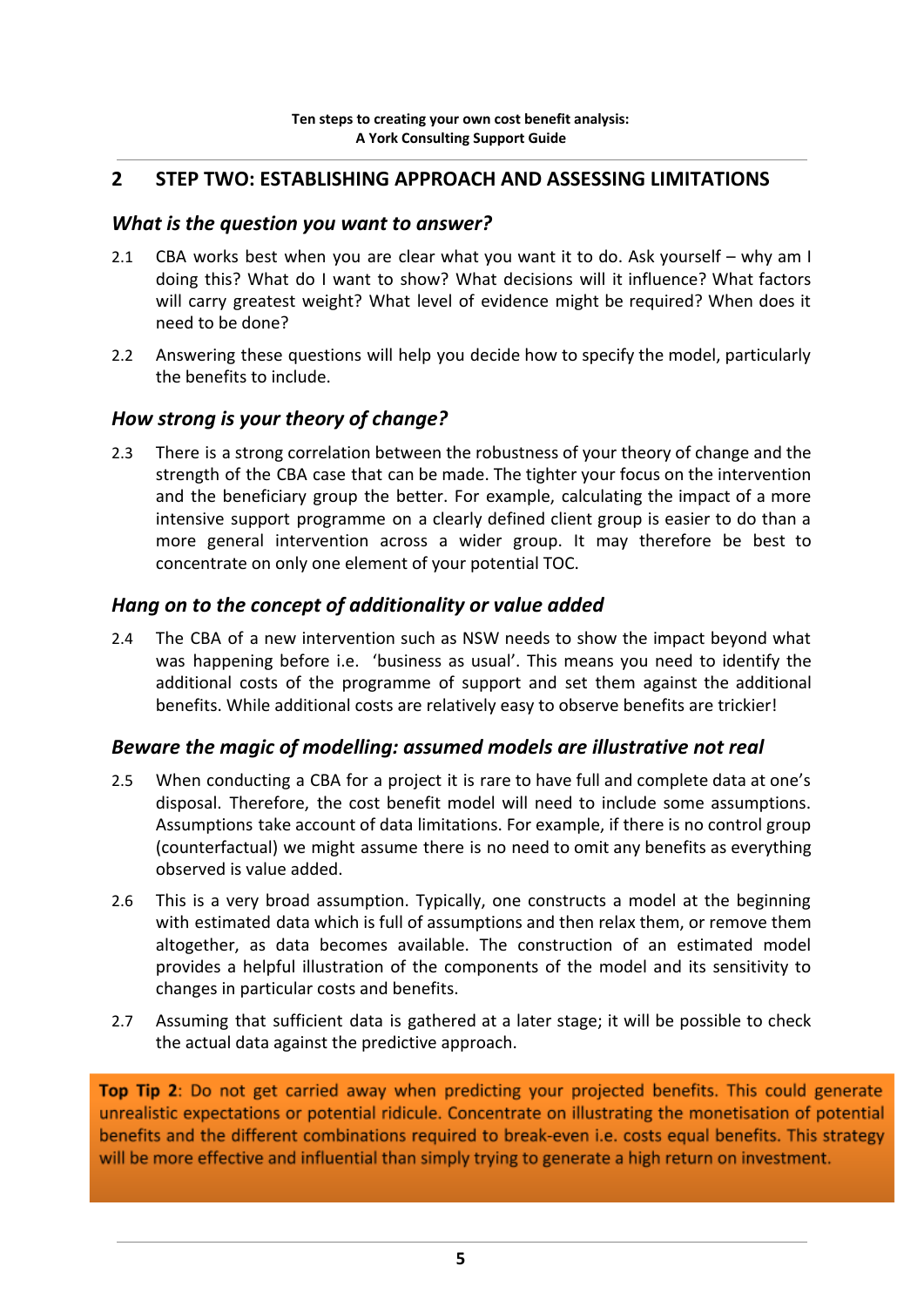## <span id="page-6-0"></span>**3 STEP THREE: IDENTIFYING COSTS**

#### *Always start with costs*

- 3.1 The cost side of the equation is usually the easiest to estimate and as such should be your starting point in the calculation. As indicated earlier these are the additional costs of delivering your NSW project. They are additional to your business as usual costs. We are effectively ring-fencing these costs from your mainstream business activity to simplify the analysis and focus on the additionality of your project investment.
- 3.2 Costs are critically important as they set the benchmark for the CBA assessment. A project costing £110,000 needs to generate the same level of benefits to break even. This would correspond to a FROI of 1.0.

## *Annualise costs*

3.3 It is always best to annualise costs to maintain consistency of comparison and improve the power of illustration. The context then becomes annual costs, annual benefits and an annual return on investment. This allows comparability with other projects of different durations. If your project cost is £55,000 and lasts 6 months the annual cost would be £110,000.

## *Top-down and bottom-up costing*

3.4 **Figure 3.1** illustrates the two methods that can be used to calculate your NSW project costs.





3.5 The first, and most straightforward, is the top-down approach. This is the overall delivery cost of the programme. In the case of Hertfordshire this was £110,000. Once you know how many individuals will receive the treatment/support you can calculate the unit cost of supporting one individual throughout the programme. In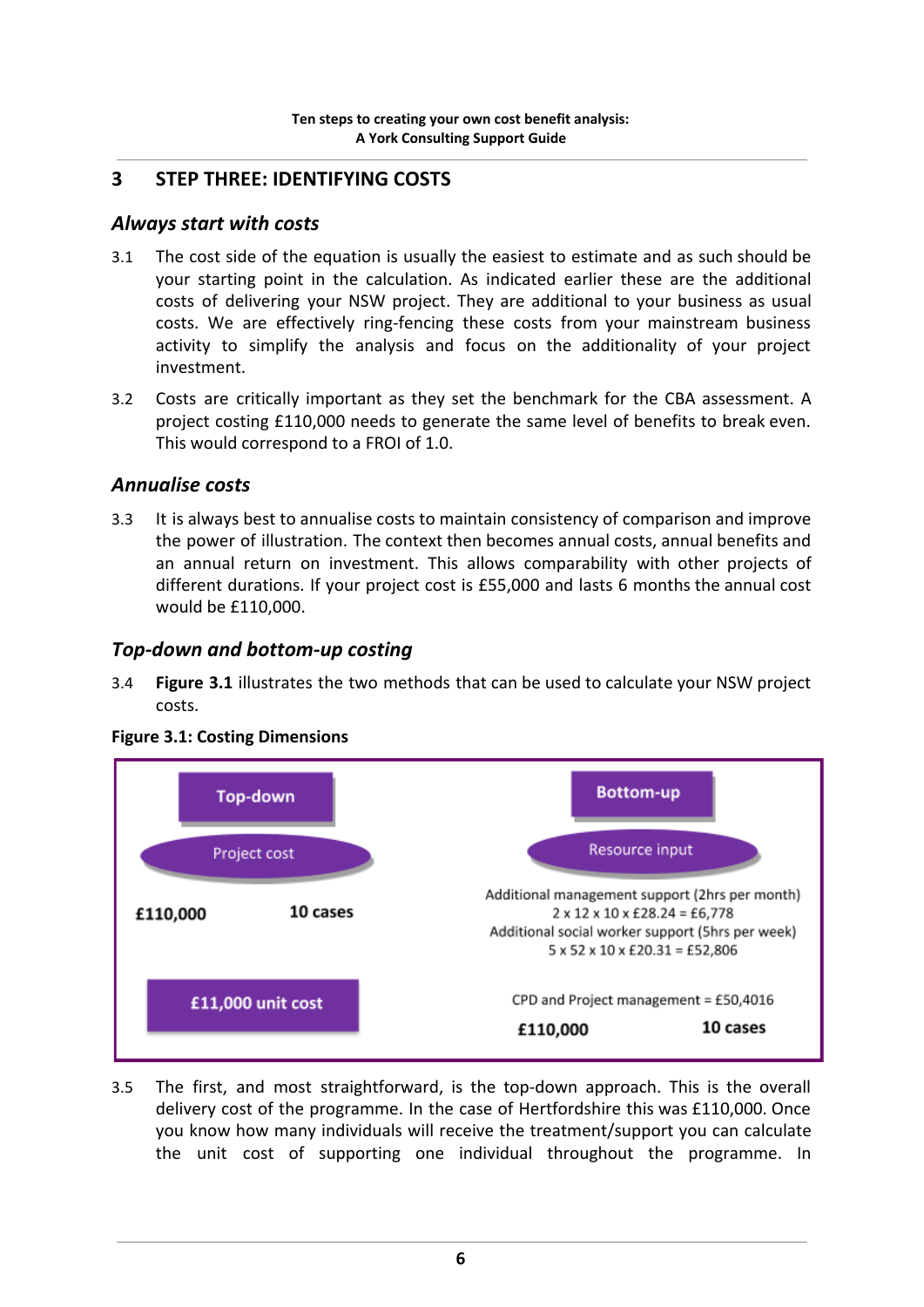Hertfordshire's case, there were ten NSW cases which meant that the cost of supporting a NSW case was £11,000.

- 3.6 Alternatively, it is possible to build up the cost profile bottom-up. This involves identifying and segmenting delivery costs. In the illustration we calculate additional staff costs based on duration of support and staff hourly rates. We also identify other costs such as CPD and project management. The finer the granularity resource input assessment, the better the cost intelligence. For example, if costs subsequently prove to be higher than benefits, then the resource input assessment will make it easier to identify where potential savings might be made.
- 3.7 In Figure 3.1 illustration the top-down and bottom-up costs are the same. This rarely occurs in practice and usually means something has been missed in the resource costing or the project budget has not been fully spent.

## *Cost simulation*

3.8 It is possible to simulate costs and project to a potentially larger target group. An illustration of this is shown in **Figure 3.2**.



**Figure 3.2: Cost Projections**

3.9 In our Hertfordshire example, 10 clients were supported in the NSW project at a unit cost of £11,000. Hertfordshire have 5,500 individuals supported annually and estimate that 3.4% fit the NSW criteria for additional support. This means that an additional annual cost for a potentially full NSW cohort would be £2 million.

## *Steady state costs*

3.10 Cost estimation, whether top-down or bottom-up, should include only steady state costs. Excluded should be one off costs associated with the pilot project. This might include aspects of research and development.

Top Tip 3: Identifying the costs from a bottom-up approach is a much more time-consuming exercise compared to the top-down method. It is however worthwhile doing if only for a sample of cases. This is the best way of profiling cost inputs and assessing potential variation in support between client cases.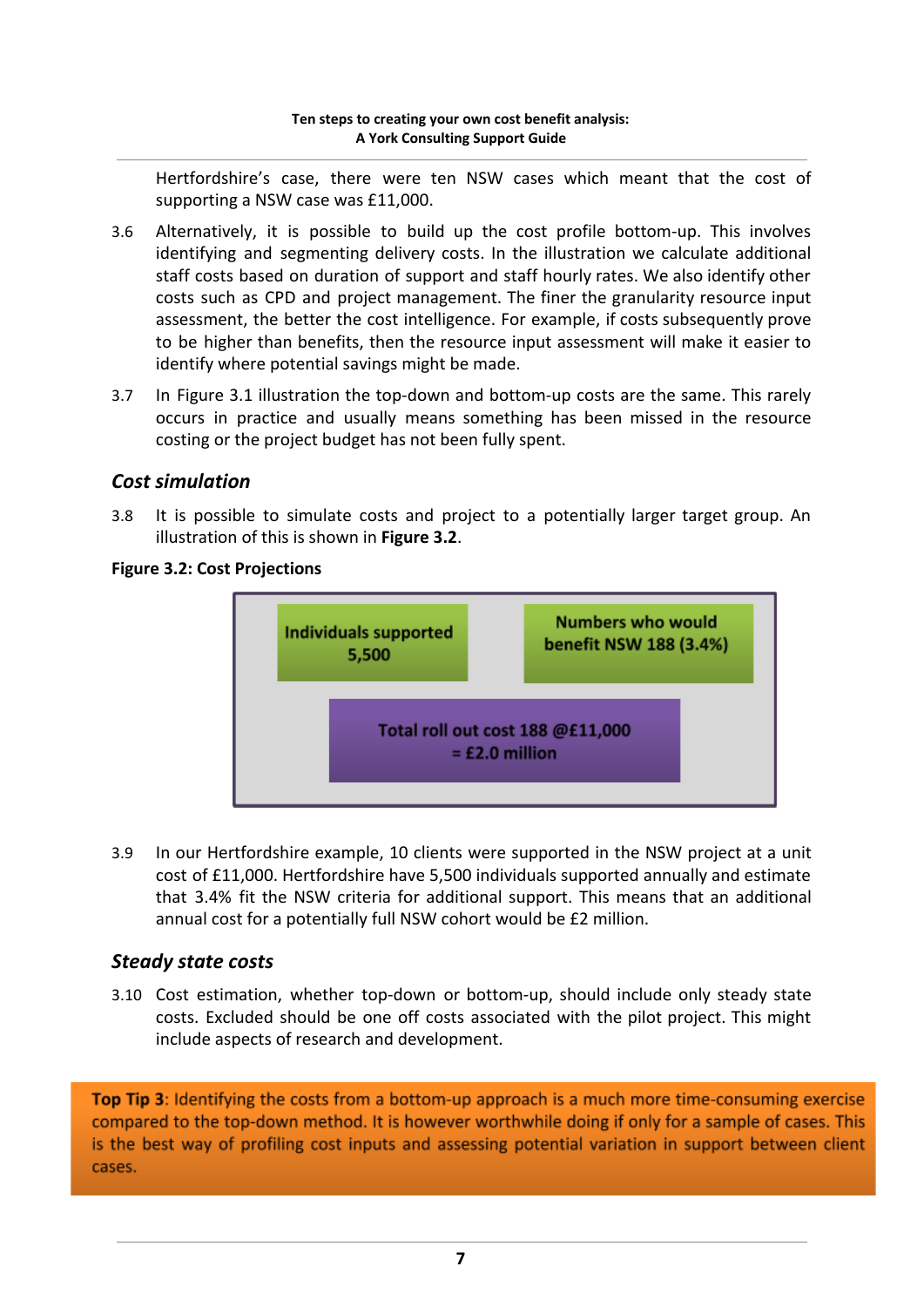## **4 STEP FOUR: BENEFIT MAPPING**

## *Map all project outcomes*

4.1 Within our cost benefit model, we have identified benefits as costs avoided. Prior to identifying what these cost savings might be, it is important first to map key benefit outcomes. These might not yet be evident but can be predicted from the NSW project theory of change or logic model. Construct a full list of the outcomes and the individuals/organisations who benefit from them.

## *Soft and Hard outcomes*

- 4.2 Translating benefit outcomes to costs avoided takes us into the territory of what might be described as 'soft' and 'hard' outcomes.
- 4.3 Examples of soft outcomes linked to NSWs, NSW teams and individuals supported are set out in **Figure 4.1**. These relate to aspects such as confidence, wellbeing, satisfaction, independence, aspiration etc. while they are fundamental to most NSW projects they are difficult to translate into cost savings. They also take us into the realms of Social Return on Investment (SROI) which we have excluded from this CBA specification. Although these outcomes will not feature in our cost benefit calculation it is useful to keep them in mind to balance against what will be an underestimation of project benefits. It should also be noted that they may be addressed indirectly through other more easily measurable outcomes.



#### **Figure 4.1: Soft Outcomes**

4.4 Hard outcomes are more easily translatable into costs avoided or benefit savings. Examples relating to a range of beneficiary organisations are listed in **Table 4.1**.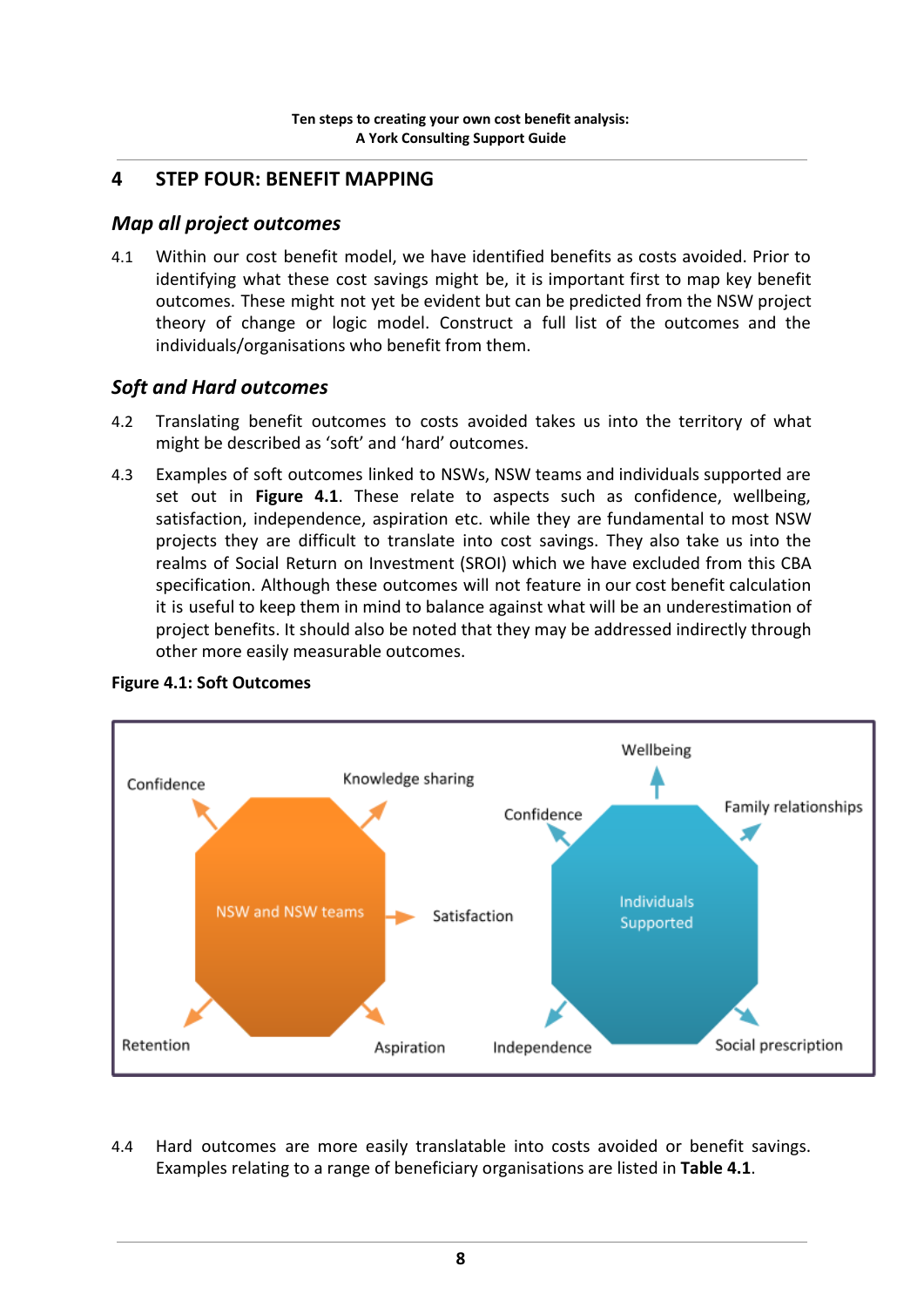## **Table 4.1: Hard outcomes by beneficiary organisations**

| Hard outcomes by beneficiary organisations               |                                                            |                                                    |                                                          |  |
|----------------------------------------------------------|------------------------------------------------------------|----------------------------------------------------|----------------------------------------------------------|--|
| Local authority                                          | <b>Health</b>                                              | <b>Education</b> and<br>employment                 | <b>Criminal justice</b>                                  |  |
| • Care homes<br>• Care packages<br>• Placement stability | $\bullet$ GP visits<br>• A&E visits<br>• Crisis situations | • Employment<br>• Qualifications<br>• Volunteering | $\bullet$ Police callouts<br>$\bullet$ Crime<br>• Prison |  |

4.5 The hard outcomes identified relate to outcome savings on care home places, GP visits and police callouts etc. It is important to cluster them by beneficiary organisation as savings can then be deconstructed to specific Local Partners.

Top Tip 4: Focus most of your attention on the hard outcomes and identify as many as is consistent with your theory of change. Be realistic and assess the likelihood and prevalence of outcome manifestation.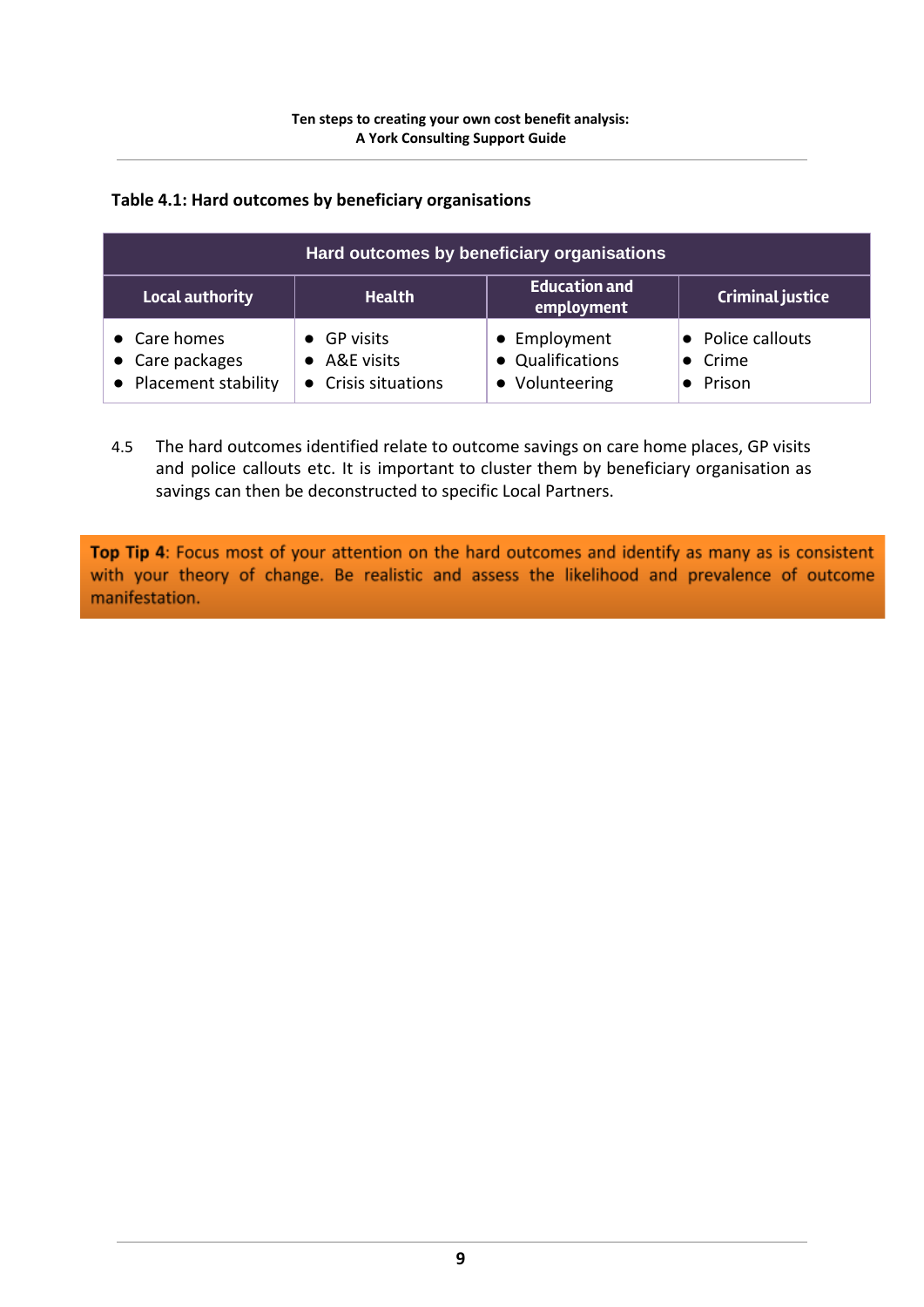## <span id="page-10-0"></span>**5 STEP FIVE: MONETISE BENEFITS**

#### *Estimating costs avoided*

5.1 Having identified the full range of hard outcomes associated with your NSW project it is necessary to monetise them into costs avoided i.e. benefit savings. In order to do this, you need to identify an appropriate unit cost which is widely regarded as a reliable estimate for each benefit saving.

## *National estimates*

- 5.2 The best single source of benefit unit costs is 'Unit Costs of Health and Social Care' published by the Personal Social Service Research Unit (PSSRU)<sup>1</sup>.
- 5.3 Established at the University of Kent the PSSRU produce an annual database which brings together data from a range of sources to estimate national unit costs for a wide range of health and social care services including the cost of:
- GP visits;
- Emergency hospital admissions;
- Bed days;
- Day care.
- 5.4 As an example, see **Table 5.1** which has been taken from the latest (2017) Unit Costs of Health and Social Care report.

#### **Table 5.1: Monetised benefits**

| NHS reference costs for mental health services   | Mean £ |
|--------------------------------------------------|--------|
| Mental health care clusters (per bed day)        | £404   |
| Mental health care clusters (initial assessment) | £319   |
| Alcohol services – admitted (per bed day)        | £417   |
| Alcohol services - community (per care contact)  | £98    |
| Drug services – admitted (per bed day)           | £489   |
| Drug services - community (per care contact)     | £120   |
| Drug services - outpatient (per attendance)      | £105   |
| A&E mental health liaison services               | £196   |
| Criminal justice liaison services                |        |

<sup>1</sup> <http://www.pssru.ac.uk/project-pages/unit-costs/unit-costs-2017/>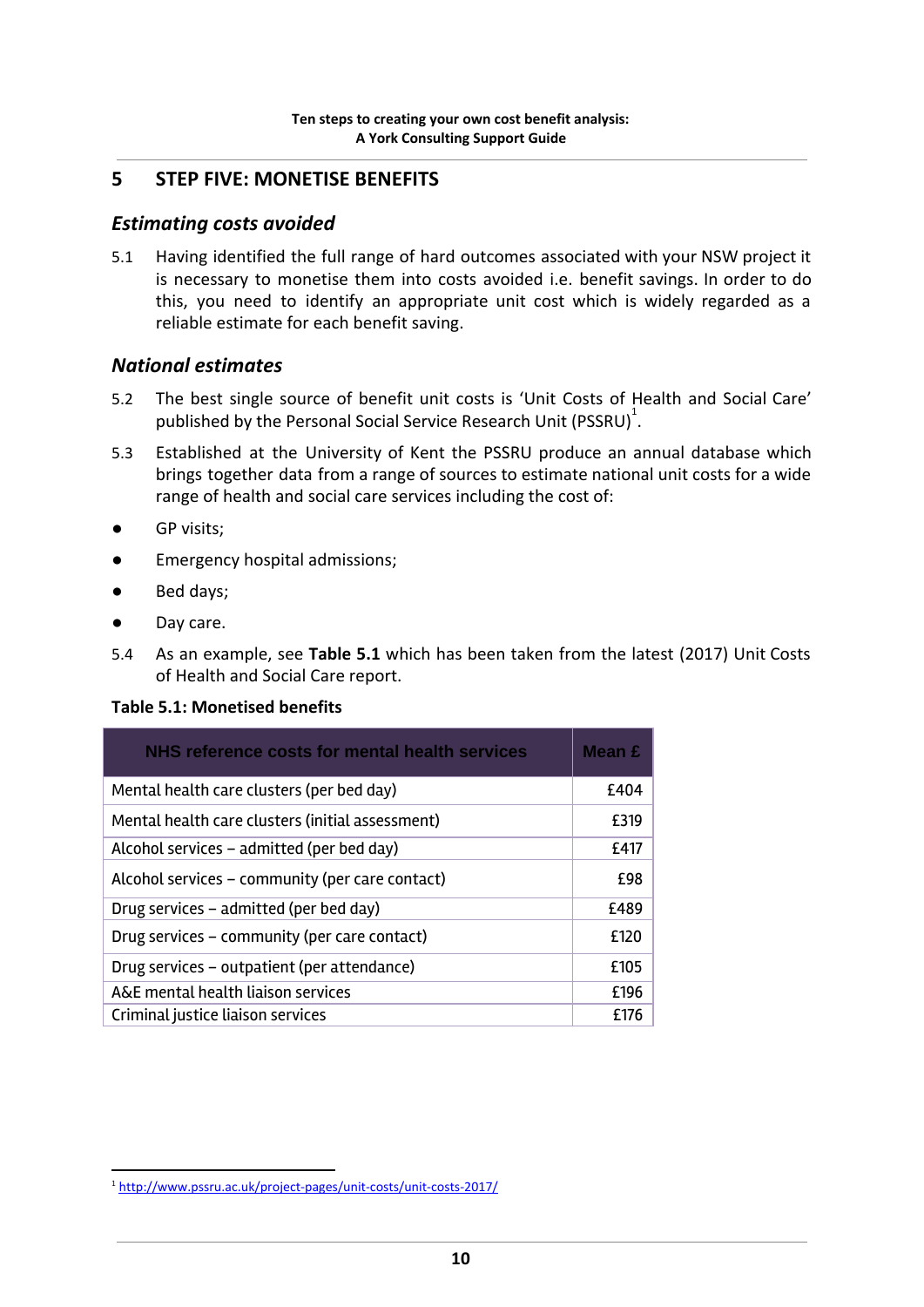- 5.5 An additional useful source from which you can draw financial estimates is the New Economy Unit Cost Database<sup>2</sup>. While this draws on some of the work from PSSRU, it also includes costs covering:
- Housing;
- Employment & economy;
- Education & skills;
- Crime;
- Fire.

 $\overline{2}$ 

## *Local estimates*

5.6 As an alternative to national estimates it is possible to use local data to cover local authority variables such as costs of care packages or temporary accommodation etc. If you are doing this check against national estimates to make sure they are in the same ballpark. They should be similar. If they are not there is probably a definitional discrepancy. If in doubt use the national estimate. Be very wary of creating your own estimates. This falls outside the 'widely acceptable' sphere of consistency and quality assurance.

Top Tip 5: Check the definition of the unit costs and make sure it fits your situation, you cannot rely on the label. Also note the duration of the unit cost. There are a range of permutations from hours to years.

[http://www.neweconomymanchester.com/our-work/research-evaluation-cost-benefit-analysis/cost-benefit-analysis/unit](http://www.neweconomymanchester.com/our-work/research-evaluation-cost-benefit-analysis/cost-benefit-analysis/unit-cost-database)[cost-database](http://www.neweconomymanchester.com/our-work/research-evaluation-cost-benefit-analysis/cost-benefit-analysis/unit-cost-database)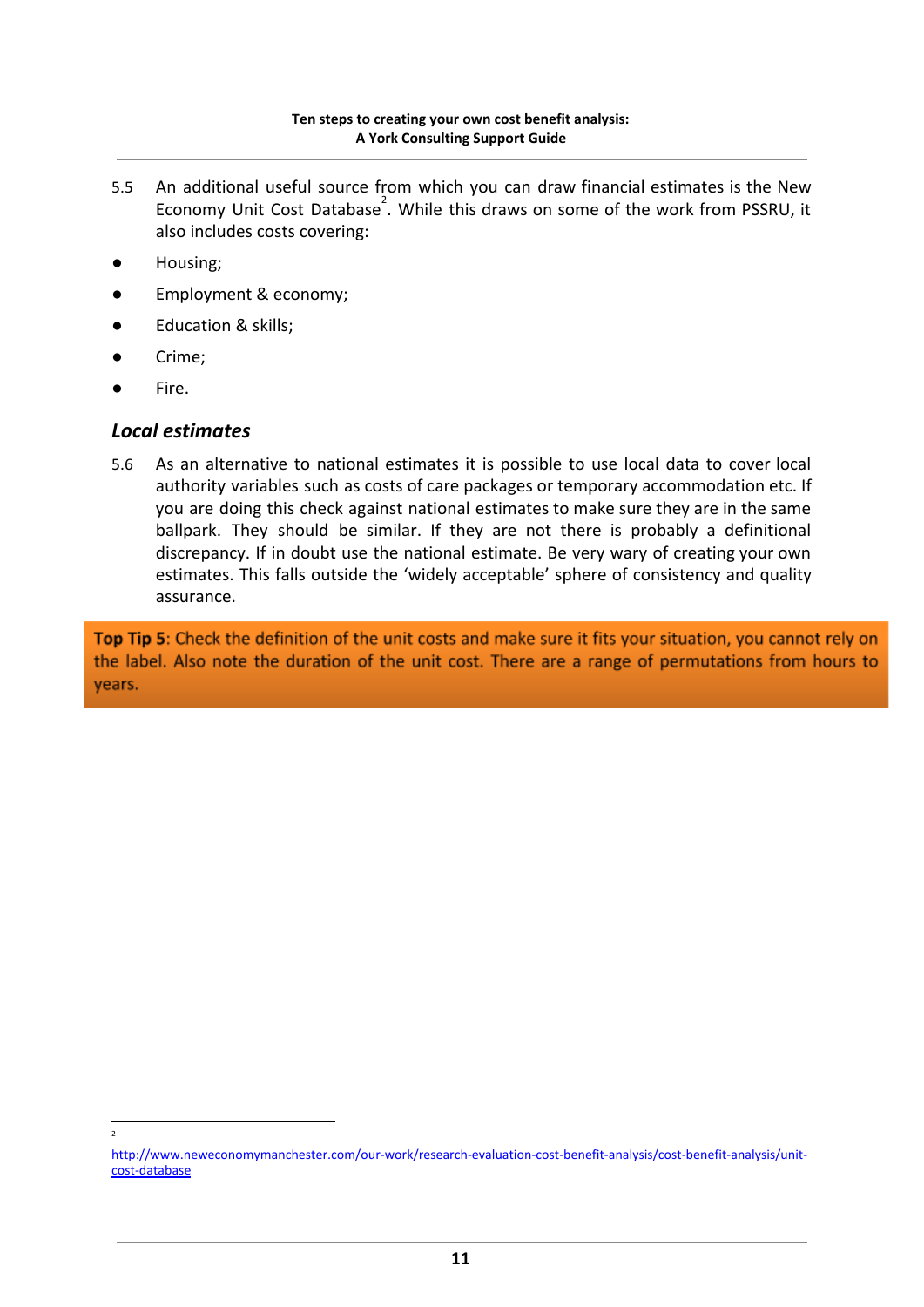## <span id="page-12-0"></span>**6 STEP SIX: SPECIFYING COST BENEFIT PROFILES**

## *Micro analysis*

6.1 The best way to bring your costs and benefits together is at an individual case level. This allows you to conduct what we call micro analysis. This will essentially generate a unit cost benefit assessment. Examples of ten cost benefit profiles relating to the ten individuals supported on the Hertfordshire NSW project are set out in **Figure 6.1**.

#### **Figure 6.1: CBA Profiles**

| Case 1                                                                                                                                                                                           | Case 2                                                                                                                                                                          |  |  |
|--------------------------------------------------------------------------------------------------------------------------------------------------------------------------------------------------|---------------------------------------------------------------------------------------------------------------------------------------------------------------------------------|--|--|
| Costs                                                                                                                                                                                            | <b>Costs</b>                                                                                                                                                                    |  |  |
| Total cost = $£11,000$<br><b>Benefits</b><br>Bed days (10) £4,040<br>п<br>GP home visits (7) £1,694<br>п<br>Learning disability support in long-term<br>Ξ<br>residential care (20 weeks) £28,720 | Total cost = $£11,000$<br><b>Benefits</b><br>Ambulance services (6) £714<br>п<br>NHS community mental health team visit (8)<br>п<br>£352<br>Elective inpatient stay £3,903<br>п |  |  |
| Day care for people requiring learning<br>٠<br>disability support (30 days) £2,310<br>Total benefit = $£36,764$<br>$FROI = 3.34$                                                                 | Total benefit = $£4,969$<br>$FROI = 0.45$                                                                                                                                       |  |  |
| Case 3                                                                                                                                                                                           | Case 4                                                                                                                                                                          |  |  |
| Costs                                                                                                                                                                                            | Costs                                                                                                                                                                           |  |  |
| Total cost = $£11,000$<br><b>Benefits</b>                                                                                                                                                        | Total cost = $£11,000$<br><b>Benefits</b>                                                                                                                                       |  |  |
| Crisis resolution team (12 days) £11,520<br>п<br>GP visits (5) £185                                                                                                                              | Loss of accommodation £7,348<br>٠<br>Police Officer call out (3) £183<br>Alcohol services - admitted (12 days)<br>£5,004                                                        |  |  |
| Total benefit = $£11,705$<br>$FROI = 1.10$                                                                                                                                                       | Total benefit = $£12,535$                                                                                                                                                       |  |  |
|                                                                                                                                                                                                  | $FROI = 1.14$                                                                                                                                                                   |  |  |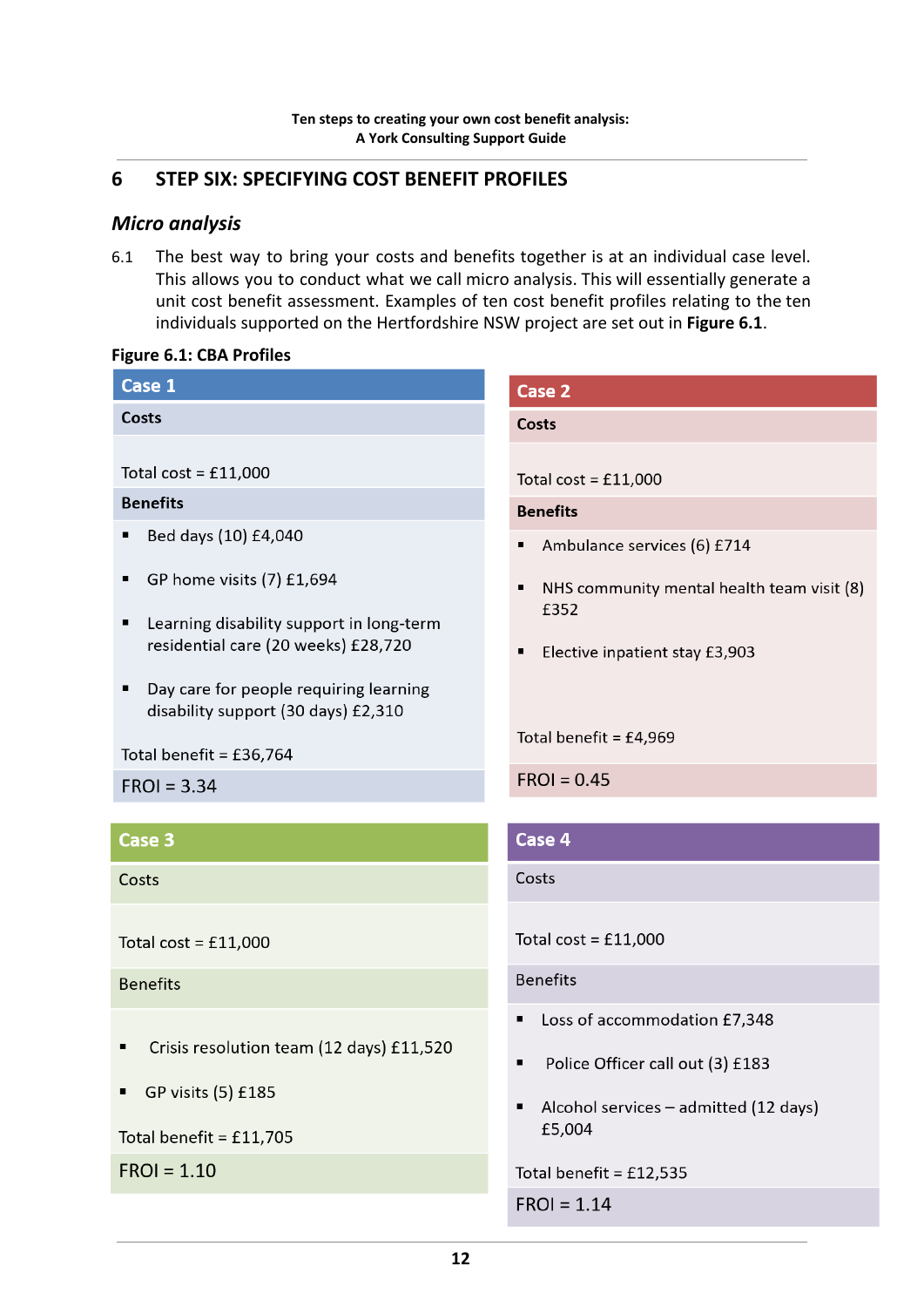#### **Ten steps to creating your own cost benefit analysis: A York Consulting Support Guide**

| Case 5                                                                                            | Case 6                                                                                                                                 |
|---------------------------------------------------------------------------------------------------|----------------------------------------------------------------------------------------------------------------------------------------|
| Costs                                                                                             | Costs                                                                                                                                  |
| Total cost = $£11,000$<br><b>Benefits</b><br>Residential care home £91,370<br>Bed days (3) £1,212 | Total cost = $£11,000$<br><b>Benefits</b><br>Community mental health team (48 hours)<br>٠<br>£1,920<br>Day care (20 hours) £1,540<br>п |
| Total benefit = £92,582                                                                           | Total benefit = $£3,460$                                                                                                               |
| $FROI = 8.42$                                                                                     | $FROI = 0.31$                                                                                                                          |
| Case 7                                                                                            | <b>Case 8</b>                                                                                                                          |
|                                                                                                   |                                                                                                                                        |
|                                                                                                   |                                                                                                                                        |
| Costs                                                                                             | Costs                                                                                                                                  |
| Total cost = $£11,000$                                                                            | Total cost = $£11,000$                                                                                                                 |
| <b>Benefits</b>                                                                                   | <b>Benefits</b>                                                                                                                        |
| Detection for psychosis £3,380                                                                    | Criminal offence (2) £1,340<br>п                                                                                                       |
| Drug services - admitted (8 days) £3,912                                                          | Police Officer call out (4) £244<br>٠                                                                                                  |
| Ambulance services (5) £595                                                                       | Temporary accommodation (10 weeks)<br>٠<br>£3,680                                                                                      |
| Total benefit = $£7,887$                                                                          |                                                                                                                                        |
| $FROI = 0.72$                                                                                     | Secure mental health service (14 days)<br>٠<br>£7,210                                                                                  |
|                                                                                                   | Total benefit = $£12,474$                                                                                                              |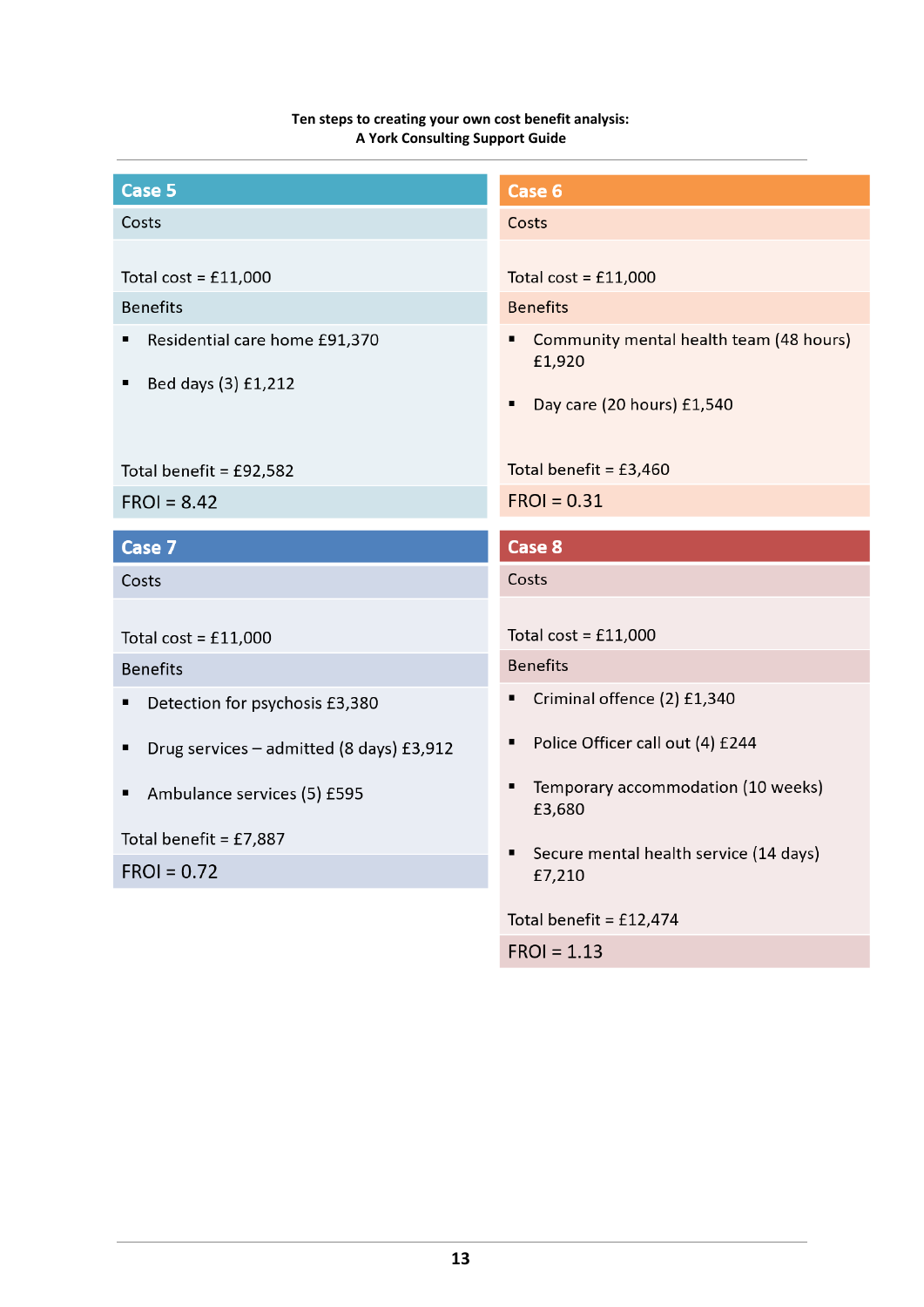| Case 9                                  | Case 10                   |
|-----------------------------------------|---------------------------|
| Costs                                   | Costs                     |
| Total cost = $£11,000$                  | Total cost = $£11,000$    |
| <b>Benefits</b>                         | <b>Benefits</b>           |
| Long-term residential care £74,672<br>п | Employment £10,410<br>п   |
| Ambulance services (2) £238             | Bed days (2) £808<br>п    |
| Total benefit = $£74,910$               | GP visits (3) £111<br>п   |
| $FROI = 6.81$                           | Total benefit = $£11,329$ |
|                                         | $FRO = 1.03$              |

## *The costs*

- 6.2 On the cost side of the equation we have adopted a top-down method. The total NSW project cost for one year is £110,000. A total of ten individuals will have been supported over a 12-month period creating a total unit cost for every case of £11,000.
- 6.3 If you had identified your cost bottom-up and observed that the individual cases had different combinations of resource input, then the unit costs would vary by case.

## *Predictive benefits*

- 6.4 Our starting point for calculating unit benefits is the long list of hard outcome unit costs assembled in the previous step. Now comes the truly predictive element. Based on your best knowledge of each supported case you need to allocate both the type of unit cost and the frequency of occurrence.
- 6.5 For each service user, there will be a set of benefits based on that individual's profile. Some service users, through NSW support, may have fewer incidents with the police, others may have avoided a placement breakdown. It is key to capture the additionality – the benefits that would not have been observed without the programme. Once the benefits have been identified and financial values attributed to them, you can construct your CBA profile. In our ten examples, unit additional benefits range from £3,460 (Case 6) to £92,582 (Case 5).

## *Fiscal Return on Investment*

- 6.6 For each case the division of benefits by cost will generate a Fiscal Return on Investment. For example, in case 1 the Fiscal Return on Investment is 3.34. this means that for every £1 invested in the project there will be potential saving of £3.34.
- 6.7 In Figure 6.1 the returns on investment range from 0.31 to 8.42.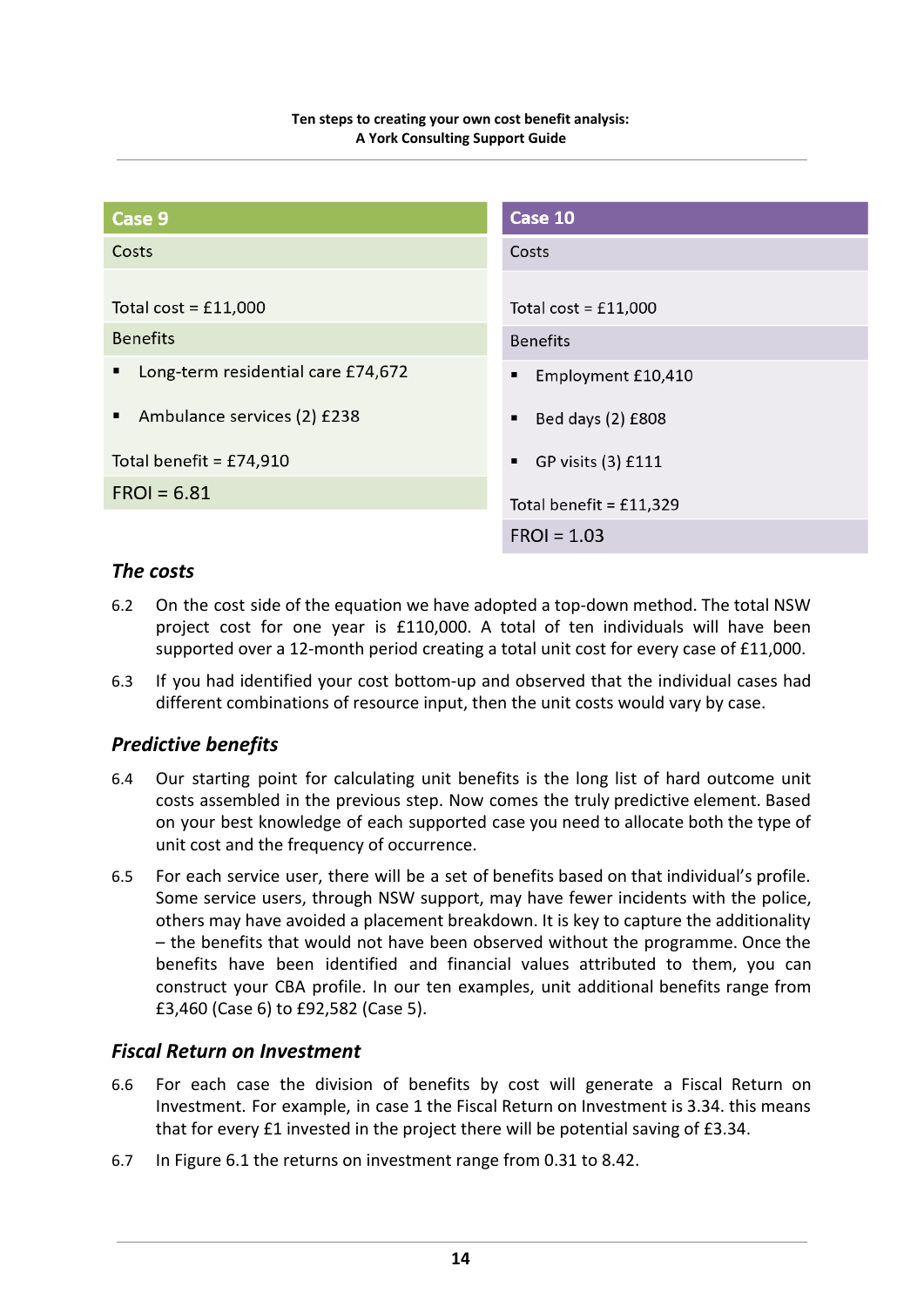Top Tip 6: Remember that predictive benefits are additional to what would have happened anyway. Avoid the temptation of making total benefits artificially higher than total costs. It is highly unlikely that all cases will have a positive return on investment, although not impossible!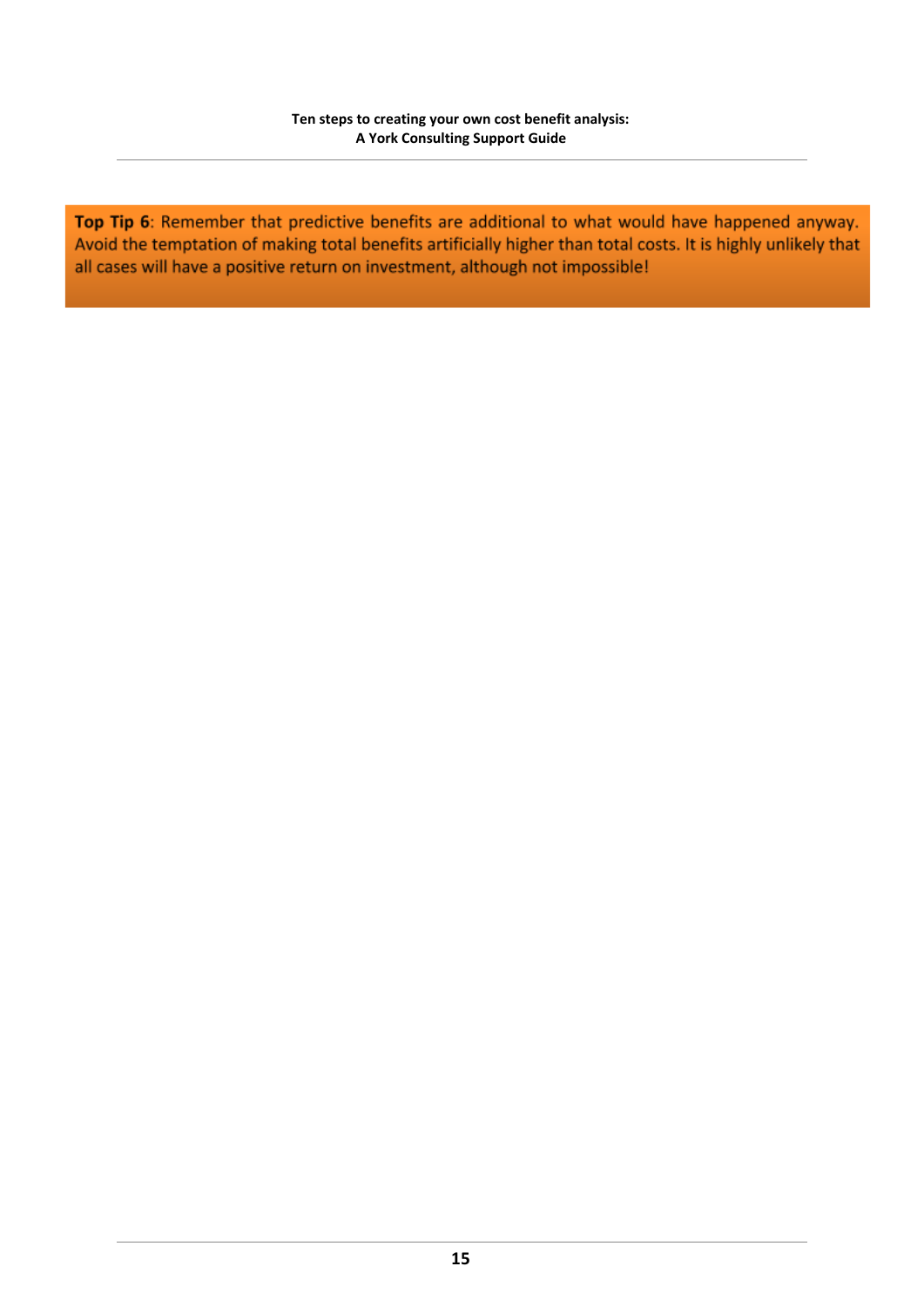## <span id="page-16-0"></span>**7 STEP SEVEN: ESTIMATE OVERALL FROI**

## *Macro analysis*

- 7.1 The individual cost benefit profiles established at Step Six form the building blocks for the NSW project level assessment or macro analysis. This will reveal the return on investment for the project overall and is therefore the target FROI we are seeking to generate.
- 7.2 With respect to every NSW case supported, their return on investment will be equal to their estimated total benefits divided by their total costs. At an aggregated level this can be expressed as:

$$
FROI = \frac{\sum (Benefits_1 + Benefits_2 + ... Benefits_{10})}{\sum (Costs_1 + Costs_2 + ... Costs_{10})}
$$

- 7.3 **Table 7.1** shows the overall FROI based on the 10 CBA profiles used in the model. The overall FROI here is 2.44 which means that for every £1 spent, the net additional saving is £2.44. The overall FROI, of 2.44, is regarded as the 'headline' figure. This figure is important as it helps to answer key questions such as:
- Is the programme financially viable?
- How much does it cost/save?

#### **Table 7.1: Macro cost benefit assessment**

| <b>Case</b>          | <b>Total benefit</b> | <b>Total cost</b> | <b>FROI</b> |
|----------------------|----------------------|-------------------|-------------|
| $\mathbf{1}$         | £36,764              | £11,000           | 3.34        |
| $\overline{2}$       | £4,969               | £11,000           | 0.45        |
| 3                    | £11,705              | £11,000           | 1.10        |
| $\overline{4}$       | £12,535              | £11,000           | 1.14        |
| 5                    | £92,582              | £11,000           | 8.42        |
| 6                    | £3,460               | £11,000           | 0.31        |
| $\overline{7}$       | £7,887               | £11,000           | 0.72        |
| 8                    | £12,474              | £11,000           | 1.13        |
| 9                    | £74,910              | £11,000           | 6.81        |
| 10                   | £11,329              | £11,000           | 1.02        |
| <b>Project level</b> | £268,615             | £110,000          | 2.44        |
| <b>Average</b>       | £26,861              | £11,000           | 2.44        |

Top Tip 7: Remember the FROI you have created is predictive rather than actual. Be careful how you couch this finding in any wider analysis or business case.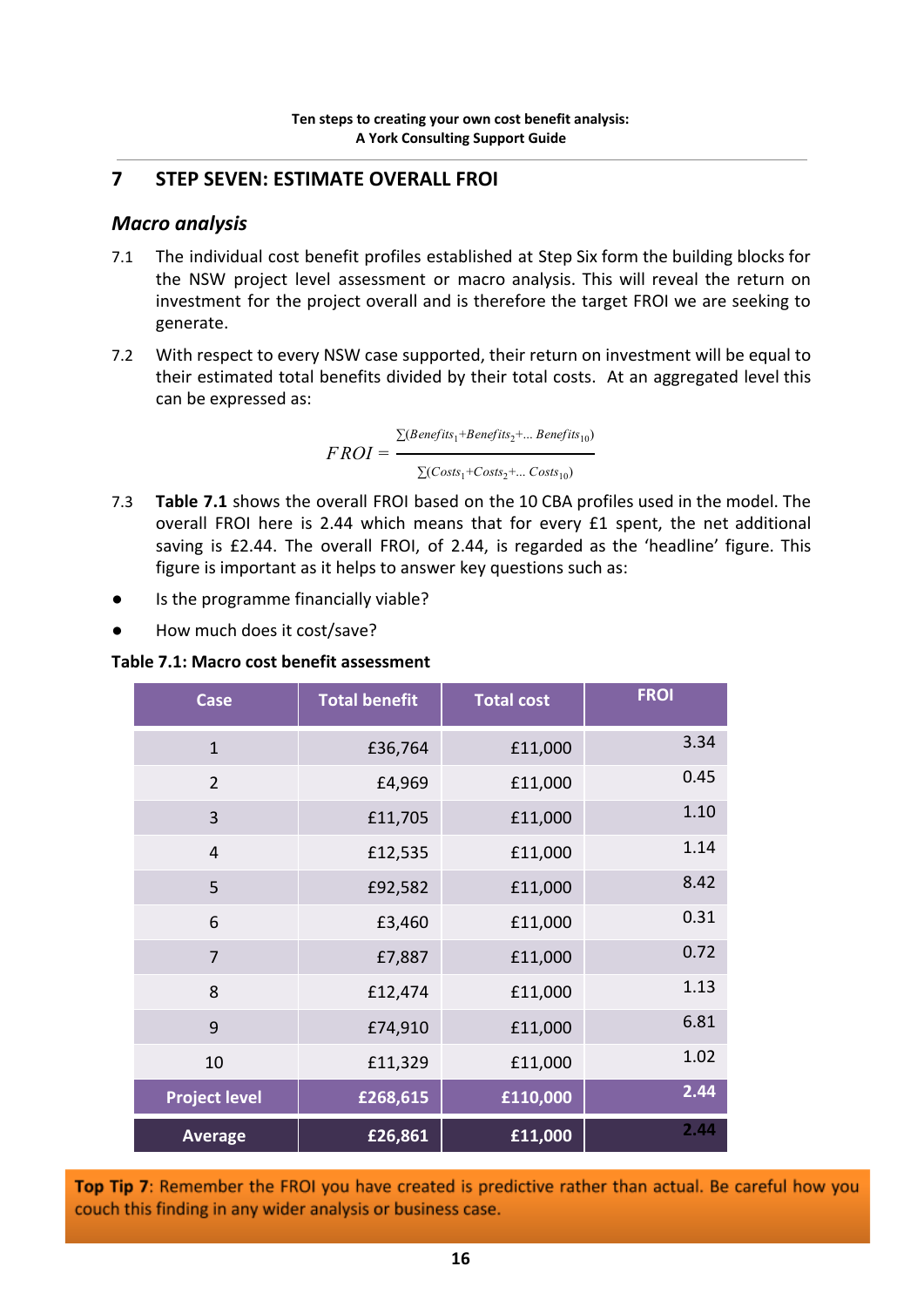## **8 STEP EIGHT: IDENTIFY BENEFIT BENEFICIARIES**

## *Who gets the savings?*

- 8.1 We have identified that the NSW project has an overall FROI of 2.44. This is excellent news. However, we need to work out where the savings rest. Who can collect them?
- 8.2 Attribution of savings is achieved by analysing the overall additional benefit profile. From the previous section we know that the benefit savings from the project were £268,615. We also established from our benefit mapping exercise at Step Four the organisations responsible for delivering each outcome area. These are brought together in **Figure 8.1** which shows the distribution of savings across partner organisations.



**Figure 8.1: Benefit beneficiaries**

- 8.3 In this scenario, over 75% of the benefits go to the local authority. One reason behind this is linked to the types of benefits attributed to the local authority. In two CBA profiles, benefits included avoiding placement breakdown or a costlier placement. This totalled a sum of £166,042, 79% of the total local authority benefits.
- 8.4 Analysis of benefit beneficiaries is a powerful tool to potentially secure partner funding. In this example if we assume that the cost of the project is sustained by the local authority then 22% of the benefits (£59,000) are shared by NHS, DWP and the Police. None of these organisations contributed to the cost but share the benefits. They are probably not aware of this. It is however something that you should bring to their attention.
- 8.5 In this example the local authority is the main funder and the main beneficiary. This is not always the case. In a number of studies we have conducted in this area of work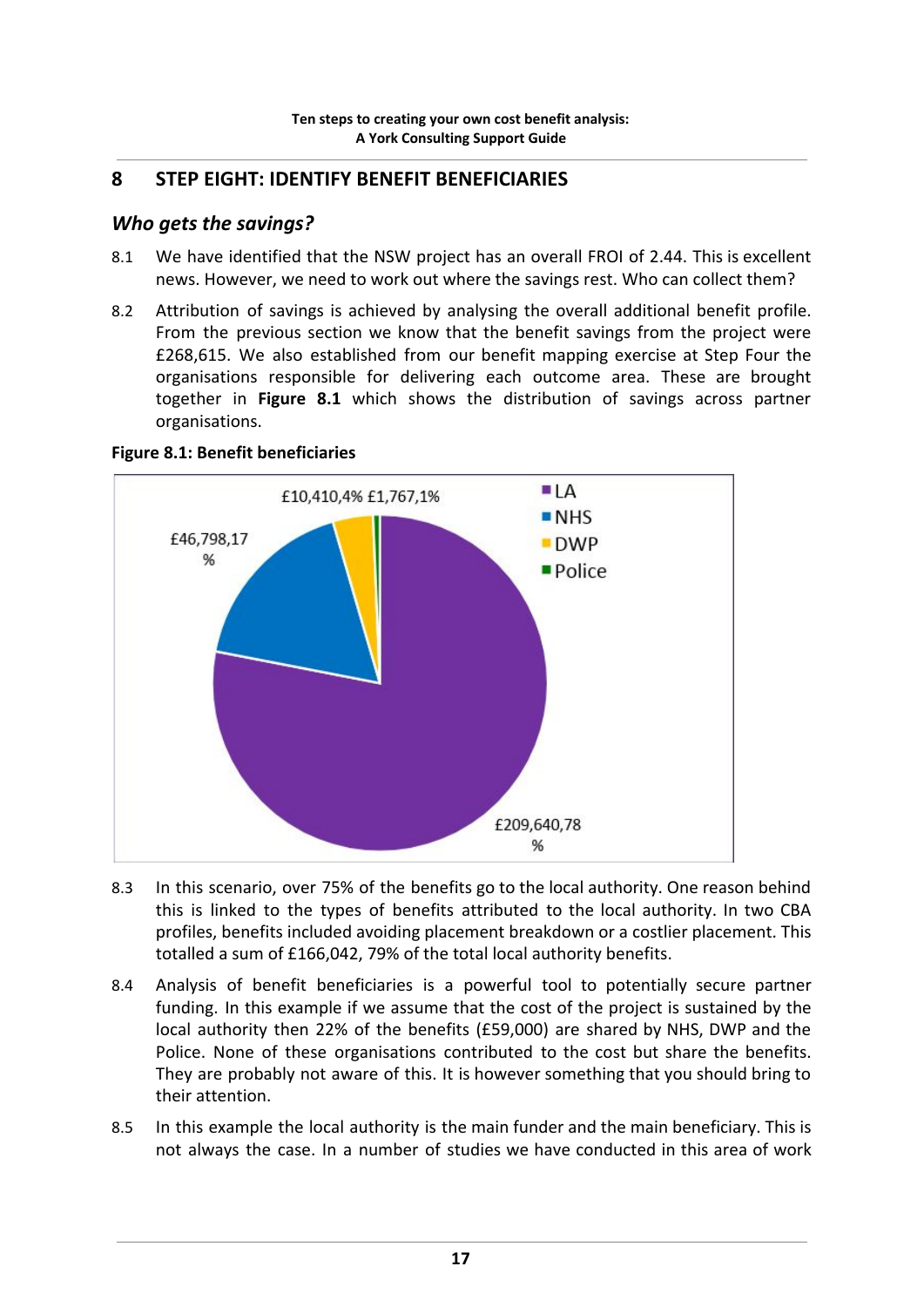the local authority is the main funder, butthe NHS and Police are the main beneficiaries thus generating a case for urgent dialogue.

Top Tip 8: Seek to find an opportunity to share this analysis with your partners. Avoid a heavy sell for contributions, at least to begin with. Let them work out the potential opportunity for themselves.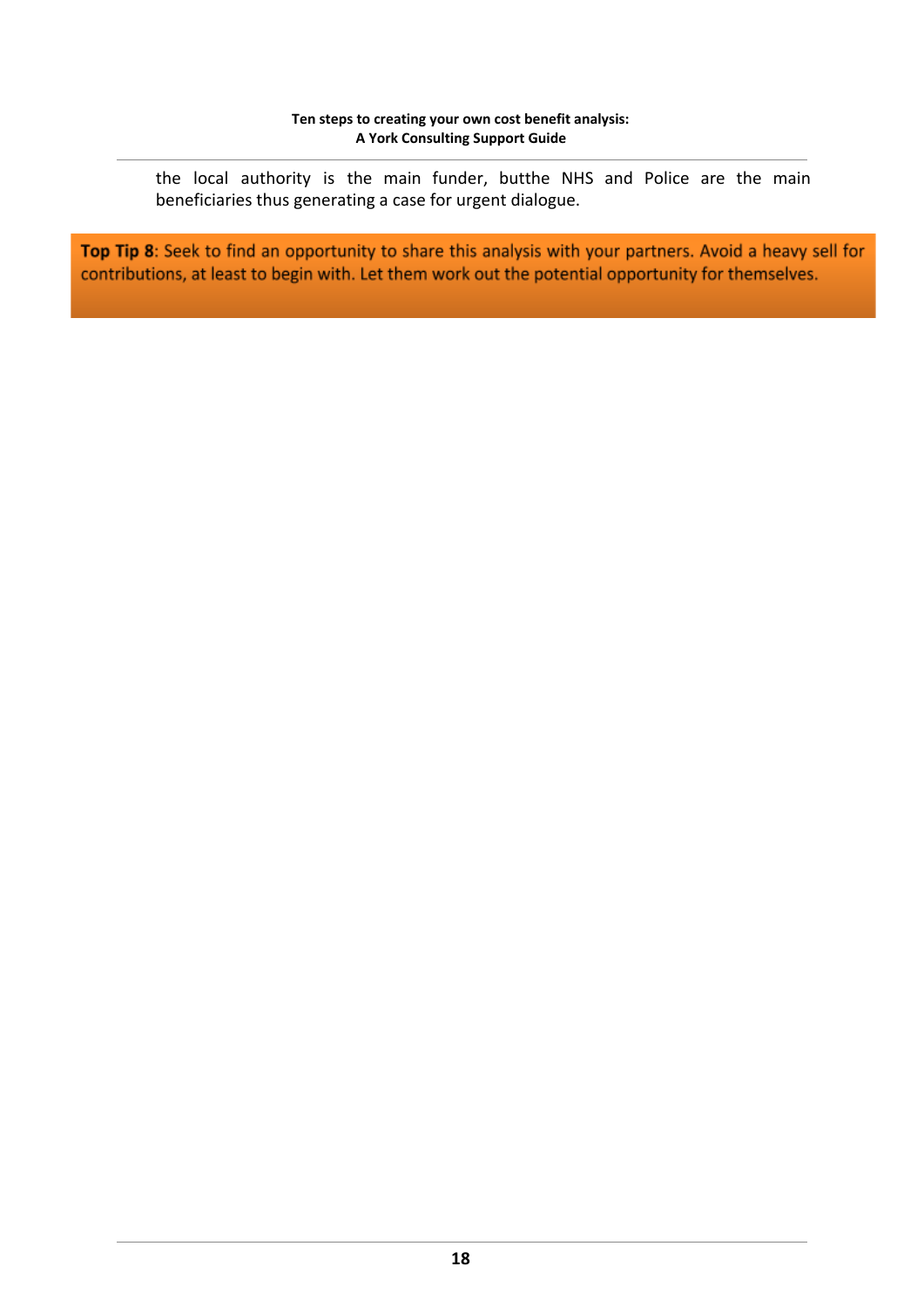## **9 STEP NINE: OBTAINING ACTUAL DATA**

## *This is an illustration*

9.1 Congratulations on completing your predictive cost benefit analysis. You now have some idea of your likely costs, potential benefits and possible return on investment. This must not be the end of the line. Remember the analysis is illustrative. This therefore represents the starting point in the process to generate your own data.

## *Costs*

9.2 You already have a reasonable handle on the top-down costs. You will however need to establish a client monitoring system to identify the resource inputs associated with bottom-up costing.

## *Benefits*

- 9.3 In order to generate your own benefit information, you need to establish two client datasets:
	- 1. Forward tracking
	- 2. Comparator group

# *1. Forward tracking*

- 9.4 Forward tracking involves monitoring the individuals supported from the point they enter the project to the point they exit. If a period of support is likely to be prolonged, analyse the results after 12 months. If the number of cases supported is high, monitor a representative sample, maybe 20-30.
- 9.5 The monitoring system you put in place needs to be capable of identifying the type of outcomes featured in the predictive analysis and their frequency. Analysis and annualisation of this data will generate your gross benefits. These however need to be adjusted to additional 'benefits' before they can be slotted into the CBA.
- 9.6 Also note that if you are using a sample of cases to estimate your benefits they will need to be weighted upwards. This is done by calculating the average benefit for the sample and multiplying it by the total annual cases supported.

#### *2. Comparator Group*

- 9.7 Comparator analysis is required to deduct the business as usual effect i.e. establishing additionality or a counterfactual. If the project had not gone ahead some of the observed benefit outcomes would have happened anyway. These need to be netted off. The only way to establish additionality is to directly compare the outcomes for a similar cohort of individuals who did not receive this support.
- 9.8 There are three broad methods for establishing a comparator group:
	- 1. Randomised Control Trial (RCT);
	- 2. Quasi Experimental Design (QED);
	- 3. Historical baseline.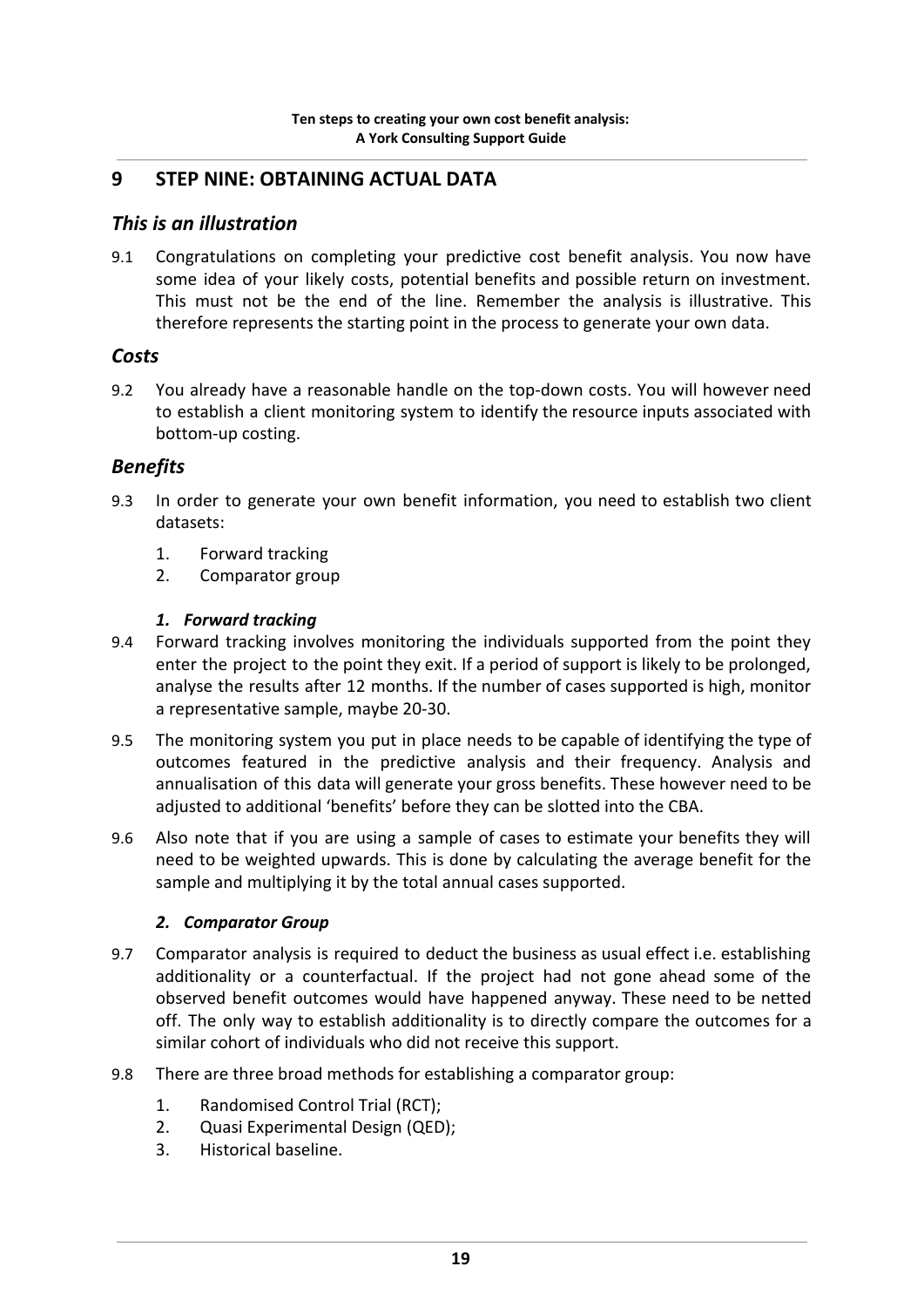## **1.** *RCT*

9.9 This is the most rigorous approach and would involve identifying a client portfolio with similar characteristics and randomly assigning them into two groups. One would receive NSW support and the other would not.

## **2.** *QED*

9.10 This is similar to RCT, but without randomisation. You would seek to match your sample with a similar group not receiving NSW support. This might be with another team within the authority not operating NSW.

## **3.** *Historical baseline*

- 9.11 This is the least rigorous but often the most practical and would involve comparing outcomes for the same supported cohort before and after NSW support.
- 9.12 Whichever approach is adopted as the business as usual counterfactual it is necessary to subtract the outcomes achieved for the comparator group from the NSW supported group to establish net benefits. This will then become the benefit profile that will be used in your cost benefit analysis.

Top Tip 9: Design a realistic monitoring system that is fit for purpose and will work for you. Employ a sampling methodology. It is better to have some data than no data.